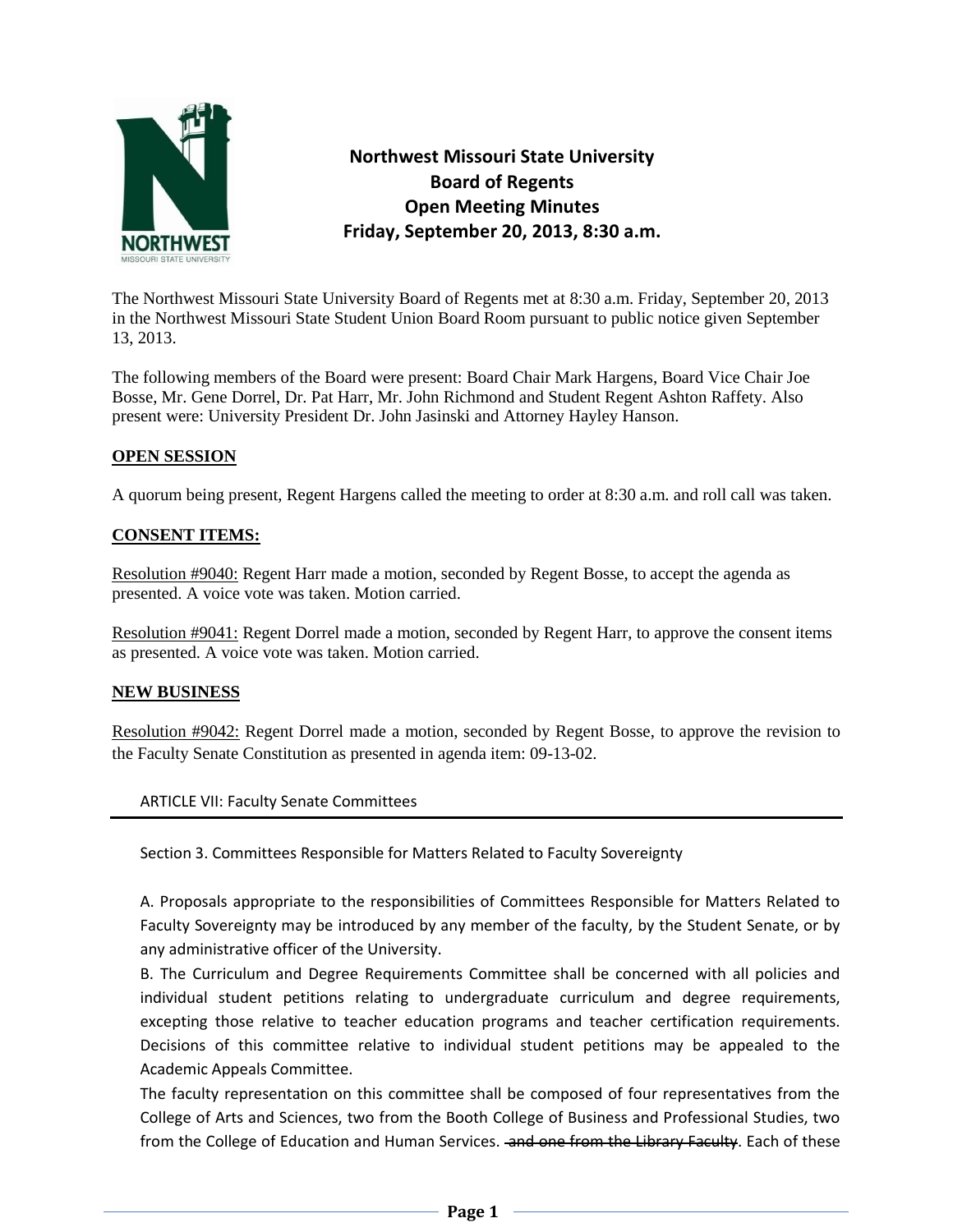members must have been a faculty member for a minimum of two full academic years. The Student Senate shall appoint one student to serve as a non-voting member. The Chief Academic Officer and Registrar shall serve as ex-officio, non-voting members of this committee. *The Chief Academic Officer, the Registrar, and a representative from the Library staff shall serve as ex-officio, non-voting members of this committee.*

D. The Academic Appeals Committee shall hear and determine all student appeals of an academic nature. All students who petition for an exception to university policy to the appropriate university committee have the right to a subsequent appeal to the Academic Appeals Committee. Those students have the opportunity to present their cases to the Academic Appeals Committee in person. Petitioners are required to submit new information not available to the committee of origin at the time of the hearing or demonstrate error or prejudice on the part of the committee of origin. Voting membership of the committee shall consist of three members from each College. It is recommended that at least one member be appointed from the Psychology/Sociology/Counseling Department. The Student Senate shall appoint one student to serve as a non-voting member. The Registrar or his/her designated representative shall serve as an ex-officio, non-voting member. *It is recommended that at least one member be appointed from the Behavioral Sciences Department. The Student Senate shall appoint one student to serve as a non-voting member. The Student Conduct and Development Coordinator and the Registrar or his/her representative shall also serve as ex-officio, non-voting members.*

A roll call vote was taken: Regent Bosse, yes Regent Dorrel, yes Regent Harr, yes Regent Richmond, yes Regent Hargens, yes Motion carried unanimously.

Resolution # 9043: Regent Harr made a motion, seconded by Regent Bosse, to approve the faculty listed to teach course in the fall trimester as listed in agenda item 09-13-03.

# **ADJUNCTS**

#### **Fine and Performing Arts**

Elizabeth Dunning

### **Outreach**

Dana Melton Anthony Moore

### **Professional Education**

Julie Hefley Stephen Houts RoAnne Solheim

A roll call vote was taken: Regent Bosse, yes Regent Dorrel, yes Regent Harr, yes Regent Richmond, yes Regent Hargens, yes Motion carried unanimously.

Resolution #9044: Regent Bosse made a motion, seconded by Regent Harr, to approve the revised Investment Policy as presented in agenda item 09-13-04. A roll call vote was taken: